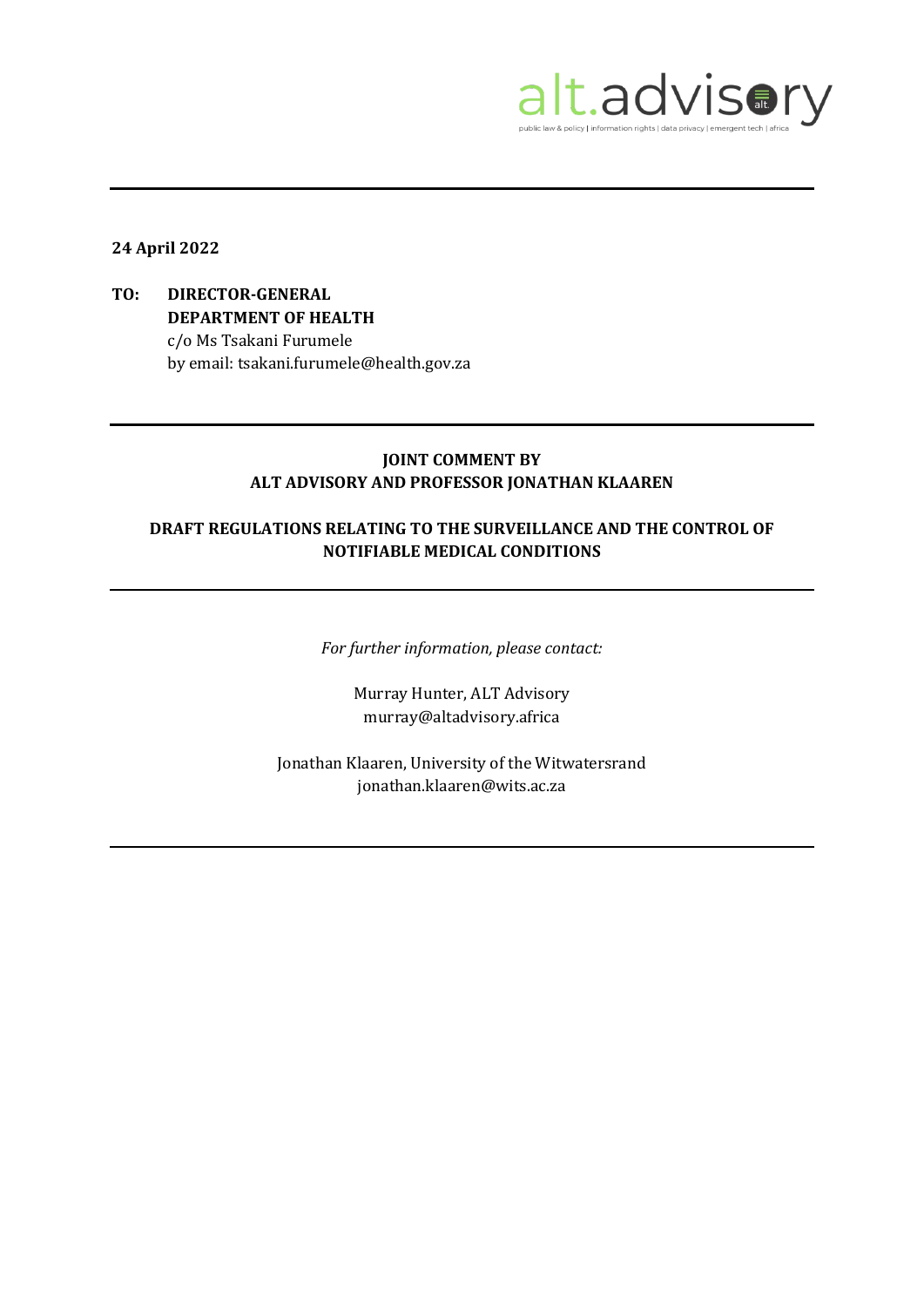### **INTRODUCTION**

- 1. This joint comment pertains to the Draft Regulations Relating to the Surveillance and the Control of Notifiable Medical Conditions ('the draft regulations').
- 2. Our comment has the following structure
	- 2.1. **Part One** gives an overview of the context for the draft regulations, and our comments;
	- 2.2. **Part Two** gives a background of data collection regulations pertaining to COVID-19 during South Africa's state of disaster, which is relevant to the draft regulations;
	- 2.3. **Part Three** addresses the end of the state of disaster and its implications for data collection related to the pandemic, and gives some initial assessment of COVID-19 data collection policies which are relevant to the draft regulations;
	- 2.4. **Part Four** gives general comment on the draft regulations;
	- 2.5. **Part Five** gives specific comment on the draft regulations;

## **PART ONE: OVERVIEW**

- 3. To begin with, we set out our interest and expertise in making the comments we do here:
	- 3.1. Murray Hunter is a specialist on digital rights, advocacy and communications at **Advisory** ("ALT"), a public interest advisory and research firm, based in South Africa. More information is available at[: https://altadvisory.africa;](https://altadvisory.africa/)
	- 3.2. Jonathan Klaaren is a professor of Law & Society at the University of the Witwatersrand. More information about Jonathan is available at: <https://www.wits.ac.za/staff/academic-a-z-listing/k/jonathanklaarenwitsacza/>
- 4. We state at the outset that our focus in this submission is to address data protection and related implications of the draft policy, and while we are interested in the intersection between data protection and public health, we do not consider ourselves experts in public health. We also emphasise that, as our earlier work indicates, we acknowledge the value of contact tracing and other targeted purposes for data processing in certain public health interventions.
- 5. The declaration of the end of South Africa's state of disaster on 4 April 2022, after more than two years, resulted in nearly all emergency measures adopted since March 2020 falling away with immediate effect. Only a few still remain: for example, that face masks are still required in certain public spaces; that there are still crowd limits for major gatherings, and that certain protocols apply for international travel. Importantly, the R350 COVID-19 relief grant will still be issued.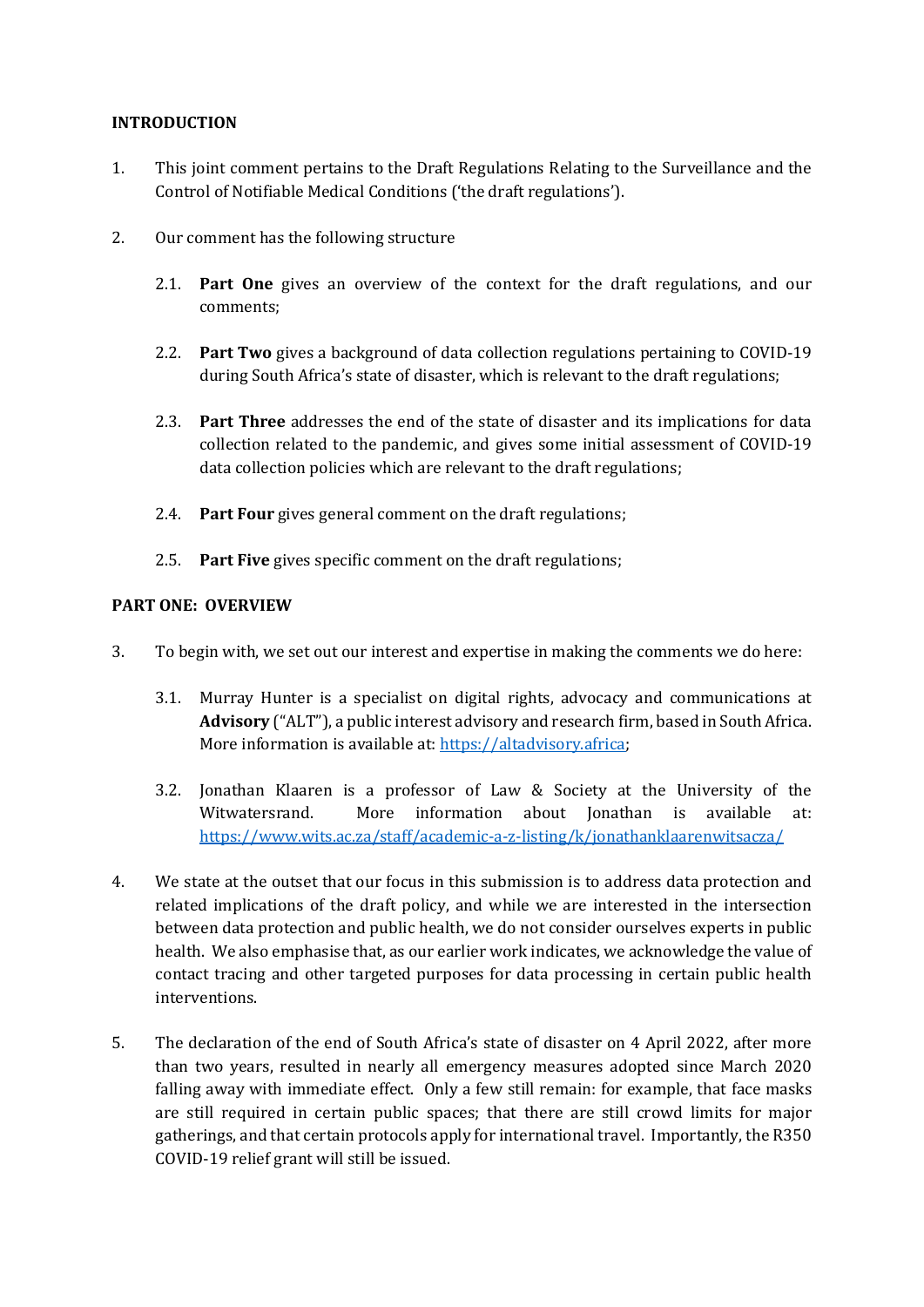- 6. Two significant lingering aspects which demand further attention in relation to the draft regulations are in our view deeply entangled:
	- 6.1. First, what *did* happen in practice during the evolving data collection regime that South Africa's health authorities pursued to combat the pandemic (and what can we learn from that experience); and
	- 6.2. Second, what *will* happen to that self-same regime under the draft regulation.
- 7. This comment on the current set of draft health regulations addresses primarily the second of these two questions, though to do so it engages in a detailed assessment of the first question.
- 8. On 15 March 2022, the Minister of Health published a draft set of amendments to the Regulations Relating to the Surveillance and the Control of Notifiable Medical Conditions. The Minister also called for public comment in a period of 30 days from 15 March 2022 (e.g. to 14 April 2022), and later extended this period to 24 April 2022. [1](#page-2-0)
- 9. The publication for comment of these proposed changes is in line with the general duty in South African law to seek comment on draft regulations, a duty confirmed by the Supreme Court of Appeal in [2](#page-2-1)021.<sup>2</sup> The National Health Act does not specify any particular period for comment on draft regulations.<sup>[3](#page-2-2)</sup> The notice for comment indicates that the process of consultation (mandated by the Act in s 90(1)) with the National Health Council has taken place.
- 10. The set of regulations which are proposed to be formally amended are set firmly within the health sector dealing with notifiable diseases and were first promulgated on 15 December 2017 "after many years of development."[4](#page-2-3)
- 11. While operative within the health sector, the draft Regulations must also be read against the background of the COVID-19 state of disaster regulations. These vital regulations responded to the COVID-19 pandemic and were comprehensive. For instance, in their consolidated state as of 17 December 2021, the COVID regulations ran to 8 chapters, 102 distinct regulations, and – adding the tables, annexures, and forms – 63 pages. In terms of academic commentary, the regulations gained both criticism and praise, exposing and revealing some of the strengths and weaknesses of the existing legal system.[5](#page-2-4)

<span id="page-2-0"></span> $1$  In light of the complicated data protection issues raised in the draft regulations, and the changing policy environment occasioned by the termination of the state of disaster, this extension is welcomed.

<span id="page-2-1"></span><sup>2</sup> *Esau and Others v Minister of Co-Operative Governance and Traditional Affairs and Others (611/2020) [2021] ZASCA 9 (28 January 2021)*.

<span id="page-2-2"></span><sup>3</sup> National Health Act, section 90(1)

<span id="page-2-3"></span><sup>4</sup> Sasha Stevenson (ed), *National Health Act Guide 2019* (3rd edn, SiberInk 2019) 58 <http://section27.org.za/wpcontent/uploads/2019/07/Stevenson-National-Health-Act-Guide-2019-1.pdf>.

<span id="page-2-4"></span><sup>5</sup> Geo Quinot, 'Justification, Integration, and Expertise: South Africa's Regulatory Response to COVID-19' 16; Julian Brown, 'Lawfare under Lockdown: Challenges to South Africa's COVID- Regulations, March to August 2020' (2021) 37 (2) South African Journal on Human Rights 302-312.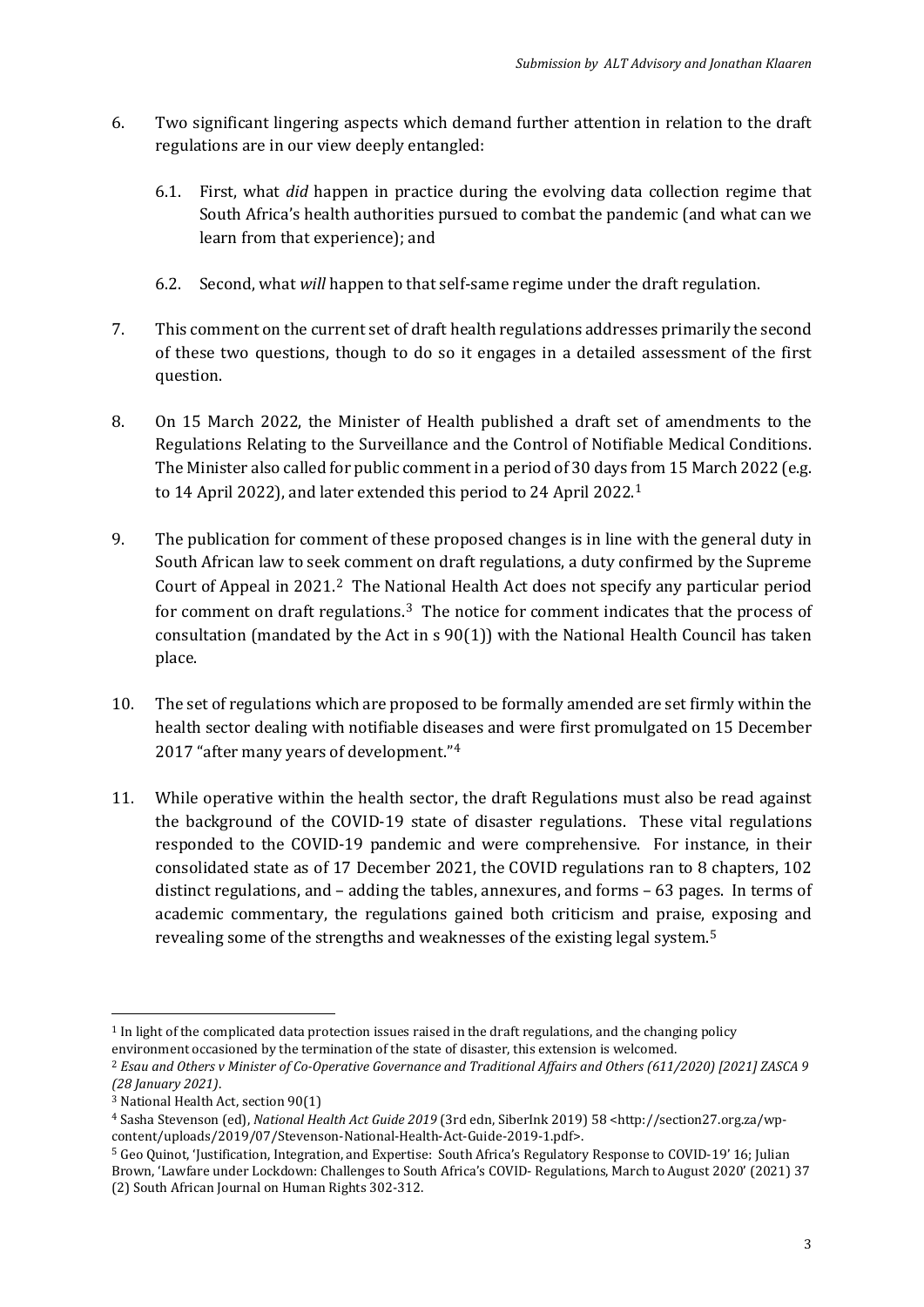- 12. The proposed amended health regulations released for comment contain three new sets of regulations, regulations addition to the existing Regulation 15, regulations additional to the existing Regulation 16, and an amendment of Regulation 17 adding additional text.
- 13. This Comment intends only to focus on draft Regulation 15H, which is entitled contact tracing. This is covered from page 5 to page 8 of the draft regulations.
- 14. Draft Regulation 15H should itself be read against the background of the above 2020 national state of disaster regulations. Regulation 8 of that now-repealed set of regulations provided legal authority and some degree of accountability for the establishment and operation of the COVID-19 Tracing Database and the COVID-19 Database. We cover this aspect further below in Part Two, the second of five Parts to this Comment.
- 15. We also include a table, Table One in Part Four, that shows the policy evolution of the COVID-19 databases, including the current moment as well as the potential future successor database proposed in the current draft set of regulations.

# **PART TWO: OVERVIEW ON COVID-19 DATA COLLECTION DURING THE STATE OF DISASTER**

- 16. As one will recall, the onset of the pandemic brought extensive global debates about data protection and public health technology, as governments and industry players across the world experimented with all manner of digital technologies and data tracking to try slow the spread of the virus.
- 17. South Africa initially experimented with collecting mobile location data in the hopes of using it for contact tracing and surveillance in an attempt to counter the pandemic.<sup>[6](#page-3-0)</sup> This policy was enabled by regulations under the Disaster Management Act, issued on 2 April 2020, which provided for a range of data collection for the purposes of contact tracing, including access to locational information held by telecommunications and internet service providers about any user known or suspected to have contracted or been exposed to COVID-19.[7](#page-3-1)
- 18. However, this 'phone-tracking' approach was shelved very soon afterward, as it became clear that the data was both sensitive enough to raise substantial privacy concerns yet not practically useful for contact tracing. [8](#page-3-2) As put into law, however, the phone-tracking approach had included several notable safeguards to try to mitigate concerns about privacy and data protection. These included the appointment of a judge, entitled the COVID-19

<span id="page-3-0"></span><sup>6</sup> J Klaaren and others, 'South Africa's COVID-19 Tracing Database: Risks and Rewards of Which Doctors Should Be Aware' (2020) 110 SAMJ: South African Medical Journal 1.

<span id="page-3-1"></span><sup>7</sup> Section 11H, Government Gazette no 43199, 2 April 2020.

<span id="page-3-2"></span><sup>8</sup> Murray Hunter, 'Track and Trace, Trial and Error: Assessing South Africa's Approaches to Privacy in COVID-19 Digital Contact Tracing' (2020) <https://www.mediaanddemocracy.com/uploads/1/6/5/7/16577624/track-andtrace-digital\_contact-tracing-in-sa-nov-2020.pdf> accessed 14 January 2021; Jonathan Klaaren and Brian Ray, 'South Africa's Technologies Enhancing Contact Tracing for COVID-19: A Comparative and Human Rights Assessment' (2022) \_\_ South African Journal on Human Rights \_\_ (available at .

https://www.tandfonline.com/doi/full/10.1080/02587203.2022.2054467).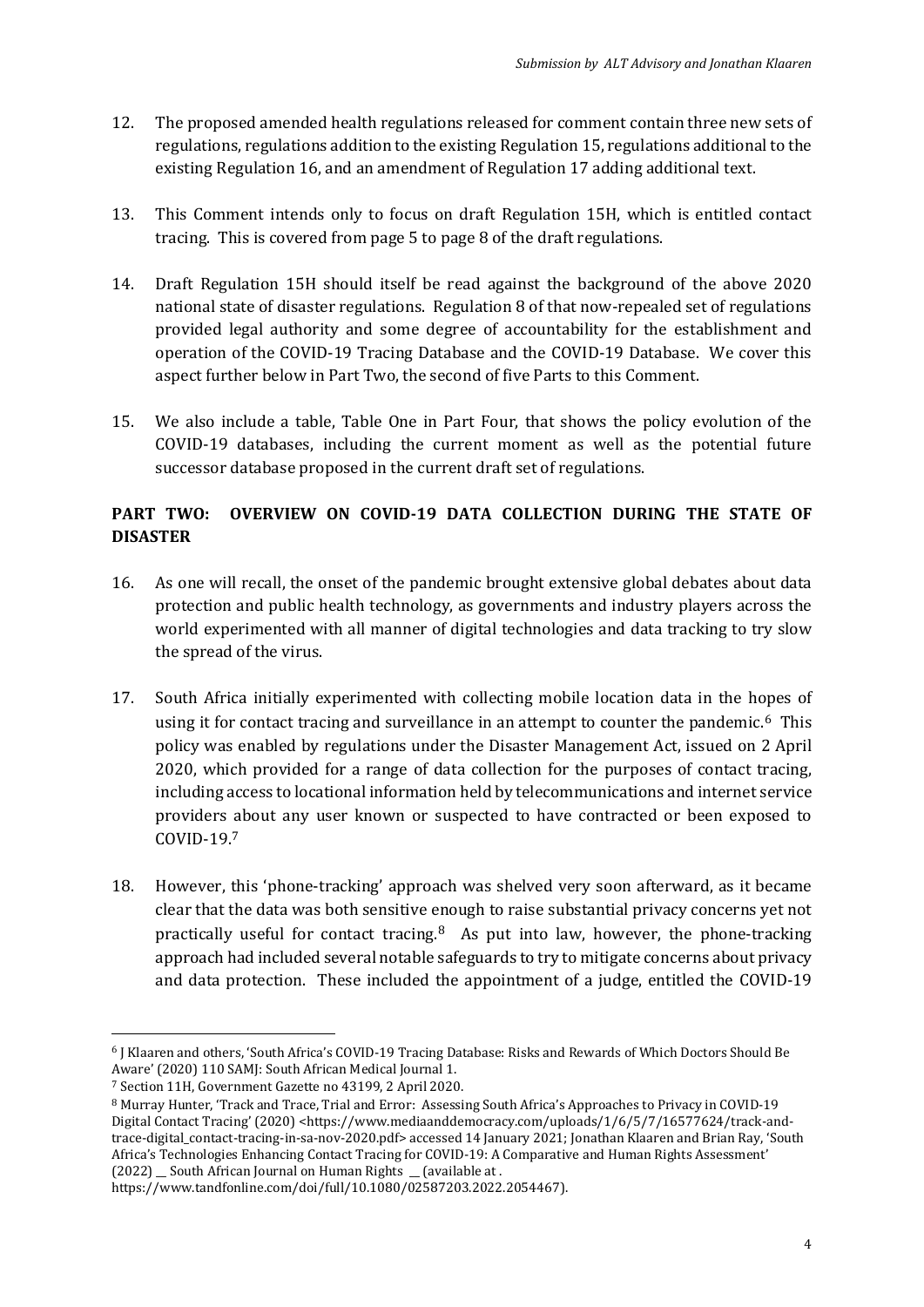designated judge, to oversee the use of the policy and as well as legal provisions that clearly restricted any data collection to legitimate public-health purposes.

- 19. This soon-to-be-abandoned policy approach provided for the development of a database (the first of at least two versions), called the COVID-19 Tracing Database. We understand this database to have been housed at the Council for Scientific and Industrial Research (CSIR), operated by a multi-institutional team, and was governed by the Department of Health. Intended as a key part of the government's initial response to the pandemic, it operated only for a period of two to three months, and had specific regulatory authority from 2 April 2020 to 25 June 2020.
- 20. The regulatory framework was adjusted by amendment regulations issued on 26 June 2020. Under the adjusted policy approach, the 'COVID-19 Tracing Database' was renamed the 'COVID-19 Database'. This database enjoyed specific authority in terms of the disaster regulations from 26 June 2020 to 4 April 2022.
- 21. The 'COVID-19 Database' was permitted to include the names, identity numbers, addresses and contact details of anyone who took a COVID-19 test, as well as the details of anyone suspected of having been exposed to someone with a COVID-19 infection. While it is understood that this adjusted policy approach was intended to move away from the collection of mobile phone data for contact tracing, as this was the explicit recommendation of the designated judge, in fact the amended regulations still provided for collection of a person's cellular location data "when necessary for the purposes of addressing, preventing or combatting the spread of COVID-19 through the contact tracing process or geospatial hotspot mapping."
- 22. The amended regulations also underscored the Department of Health's shift to alternative technological approaches to contact tracing and related interventions. These included:
	- 22.1. CovidConnect, the Department of Health's messaging suite which combines bulk SMS and WhatsApp exchanges, through a range of service providers, to send out public health messaging, give people access to general information about COVID-19, and allow a range of personalised enquiries such as accessing test results or nominating people for contact tracing in the case of a positive result; and
	- 22.2. The COVID Alert South Africa app, which uses Bluetooth proximity monitoring to do anonymised exposure notifications. While apps of this nature and their underlying technology sidestepped the major privacy debates of the time, in the South African case there have been significant questions about its efficacy, and little public data if any of its role in slowing chains of transmission.
- 23. Section 8(24) of the amended regulations provided, among other things, that any service providers involved in the building or running of such platforms would be governed by the same data protection provisions that applied to the Department of Health and other public bodies, and that such service providers would be subject to a range of undertakings and reporting requirements, such as: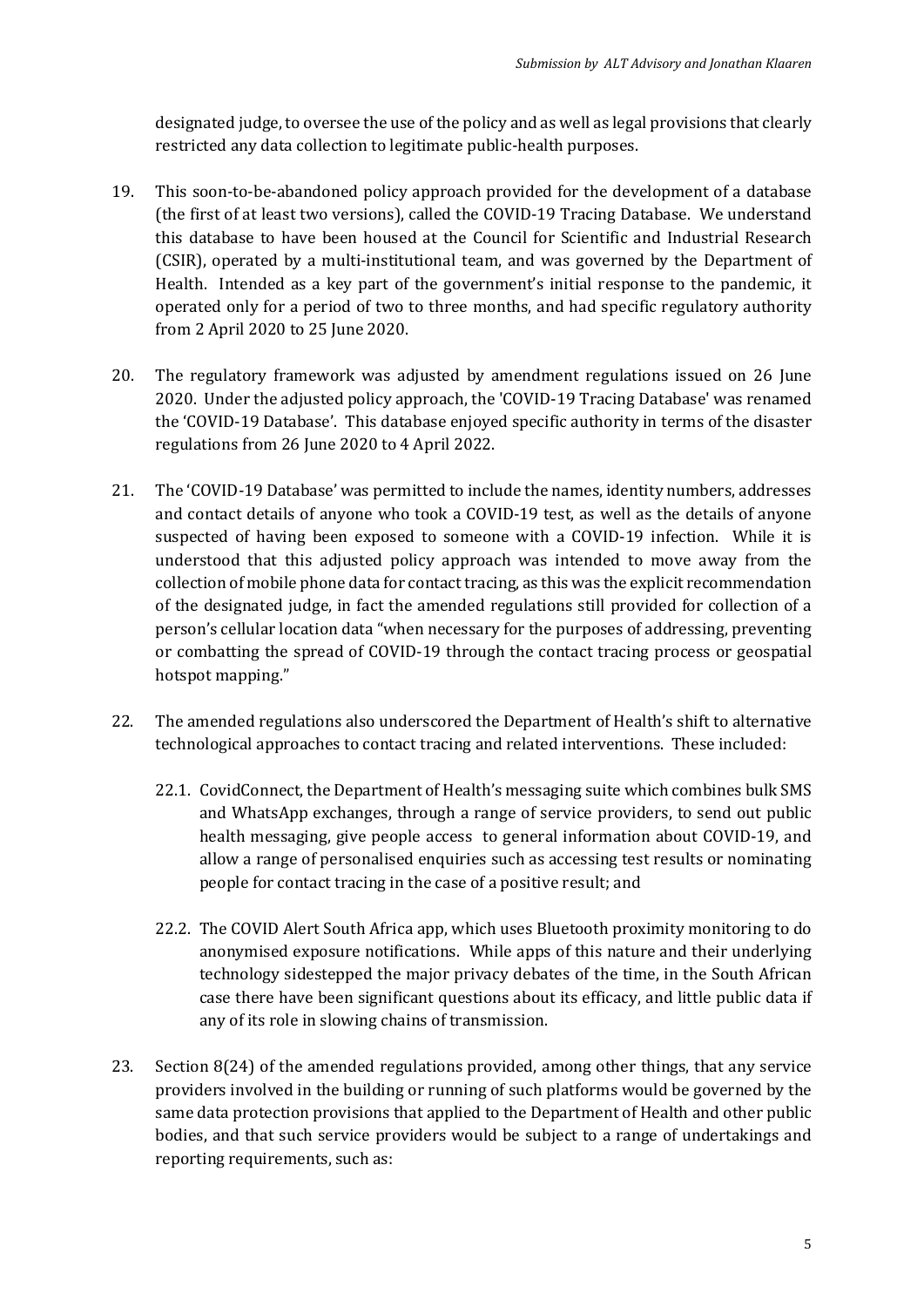- 23.1. Having all employees with access to the system sign a declaration that they understand the COVID-19 data collection regulations and will comply with its safeguards; and
- 23.2. Providing a fortnightly report to the Department of Health detailing a log of which employees have accessed any personal data collected, the date of access, and the reason for access.

#### **PART THREE: WHAT IS TO BE DONE AFTER THE STATE OF DISASTER**

- 24. It is particularly relevant at this moment when the state of disaster has been ended, to note that the COVID-19 regulations relating to data collection practices included a sunset policy, written into several specific clauses. We submit that the force and authority of these sunset clauses are now triggered.
- 25. Our first specific comment in this respect is to note that the current set of draft regulations do not implement any of the sunset actions required to be done.
	- 25.1. See in this respect Draft Regulations 15H (10) and (11). These regulations are discussed in Part Five below. They appear to be capable of an interpretation that the sunset clauses triggered by the end of the state of disaster are not yet in effect. They also seem completely outdated and bypassed by events.
- 26. In a distinct concern, the ending of the state of disaster, barring the extension of only a very few regulations, and the drafting of the current set of draft Regulations may have lost sight that the authority for the COVID-19 tracing database ended with the termination of the end of the state of disaster on 4 April 2022.
	- 26.1. There is, for instance, no explicit recognition in the draft Regulations of the current hiatus period where there is no explicit regulatory authority for a database of any name. (See Table One, below.)
- 27. We do not suggest that the current set of health regulations is necessarily the best place to implement those sunset actions. But we do make a comment to ask where and how those sunset clauses are being implemented?
- 28. It reasonably appears that these health regulations are the successor in policy to the COVID-19 regulations on the COVID-19 database; and they are at best silent on the operation of the sunset provisions.
- 29. The sunset clauses of COVID Regulation 8 included that the COVID-19 data collection processes would end with the declared state of disaster itself, and within six weeks any personal data collected in terms of this policy should either be destroyed or strictly deidentified if needed for further public-health research. The designated judge has the power to set out standards for how this data can be acceptably de-identified or destroyed. The director-general of health is obliged to table reports to the designated judge and to Parliament on steps taken to shutter the data collection system. The director-general of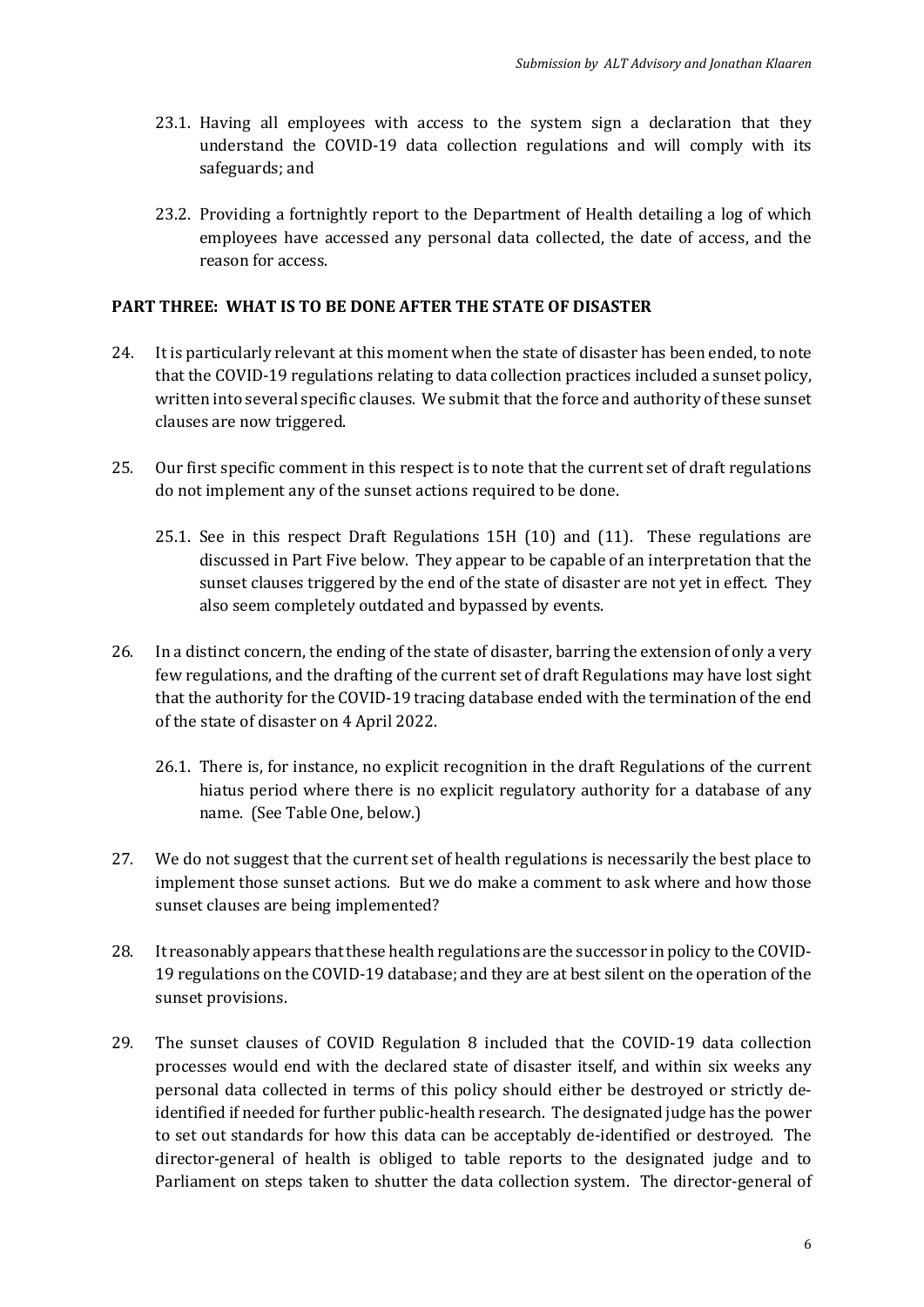health is also required, within six weeks, to notify any person whose communications data was accessed in terms of the regulation.

29.1. The relevant sunset clauses are Regulation 8 (16), 8 (17), 8 (18), and 8 (19).

- 30. Unfortunately, the draft regulations seek to develop and adapt aspects of South Africa's COVID-19 data collection practices, at a time where there is an obligation, and a vital need for assessment and public debate of how these policies have actually worked. As we briefly outlined in Part Three, above, since April 2020 there has been an ambitious, iterative set of policies seeking to use data collection and technology to aid South Africa's response to the COVID-19 pandemic and uphold public health. However, both in winding up the sunset policies of the old regulation, and in designing in future regulation, there is a need for reflection and assessment of what these policies have achieved.
- 31. There are also of course many questions of accountability and learning from experience that are not specifically linked to the sunset clauses.
	- 31.1. From a data protection perspective, there is limited public information on how the data collection processes spelt out in the regulations actually functioned, and whether any data protection risks were effectively mitigated.
	- 31.2. From a public health perspective, there is limited public information on the accuracy and quality of such personal data, and whether it played a meaningful role in ensuring effective public health responses to the pandemic.
	- 31.3. From a governance and administration perspective, there is limited public information on whether the regulations aided or hindered the relevant institutions in fulfilling their mandates – in other words, aside from any rights-based implications, whether the regulations made for *good policy*.
- 32. To date, we are aware of hardly any Parliamentary or Provincial legislative hearings where COVID-19 data collection has been seriously discussed on the basis of adequate information regarding its operation. There appears to be no public information on the effectiveness and uptake of interventions such as CovidConnect or the COVID-19 Alert app.
- 33. We submit that these discussions should take place through public processes, possibly convened through Parliament, with input and reporting from the Information Regulator, the Designated Judge, the Department of Health, and any other stakeholders. We believe it is premature to develop or extend aspects of the policy, as the draft regulation appears to do, until these processes have played out meaningfully.

### **PART FOUR: GENERAL COMMENTS ON THE DRAFT REGULATIONS**

34. As the President has noted, going forward this pandemic at least will be managed in terms of the National Health Act. As we describe further below, the draft health regulations open for comment seemingly propose to absorb aspects of the COVID-19 public health policies into existing regulations governing surveillance of other serious diseases and public health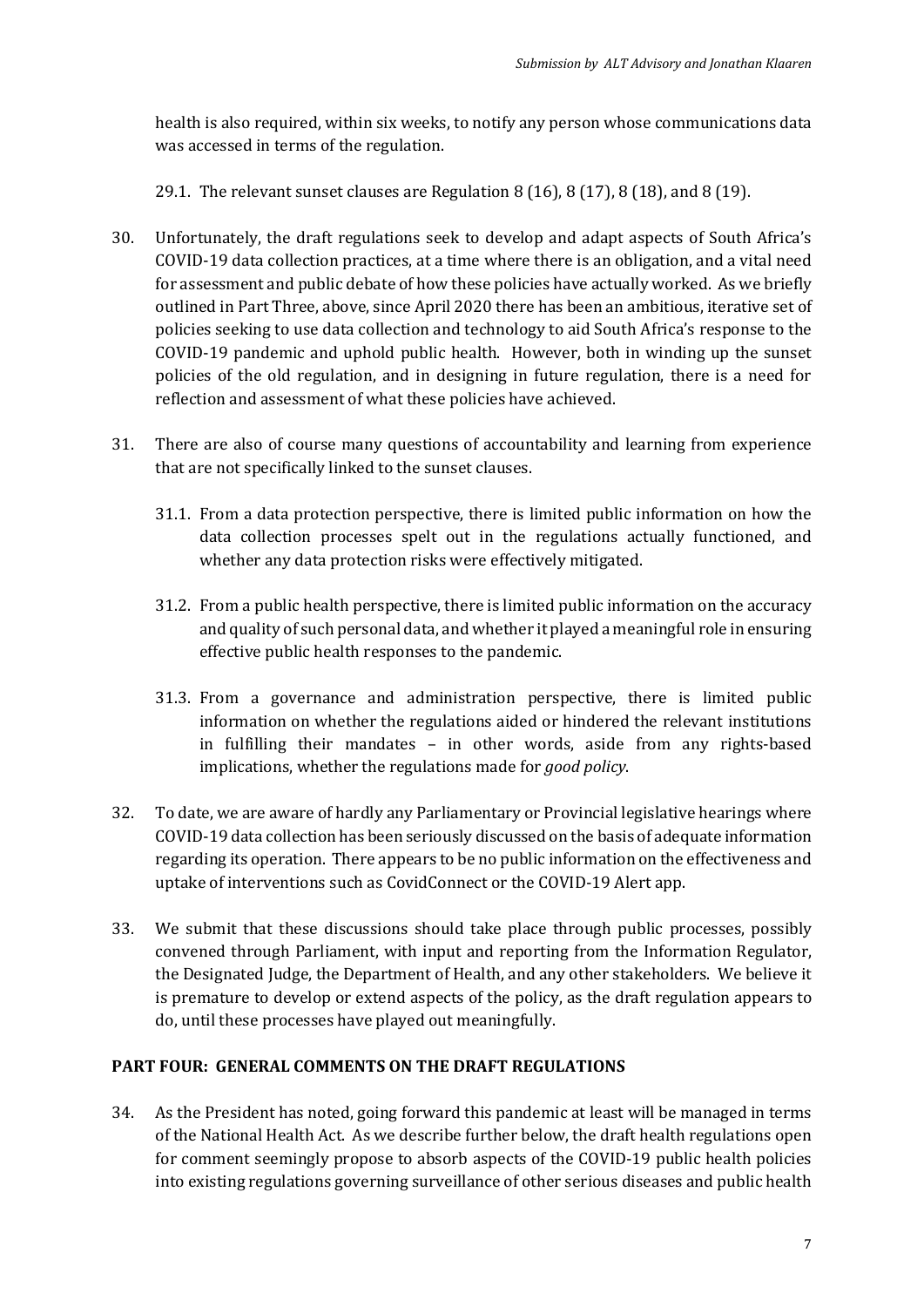risks. These diseases are known as 'notifiable medical conditions,' which require that certain information about confirmed cases must be shared with relevant authorities as a matter of public health.

- 35. In our reading, the draft regulations extend aspects of COVID-19 data collection to these broader health policies and the dozens of other illnesses which they govern – without adequate engagement with how COVID-19 data collection policies have played out in practice.
- 36. The risk here is that, before our society has had any chance for reflection, assessment, and public engagement into the successes or failures of our attempt to balance privacy and public health in South Africa's COVID-19 regulations, we adopt the end-state version of this attempt in perpetuity. With echoes to the apartheid era, there is an aspect here of the permanence of the temporary.[9](#page-7-0)
- 37. Specifically, section 15H of the draft regulations plans to create a 'notifiable conditions contact tracing database', for which the Department of Health must collect a wide range of personal information of any person who contracts (or even tests for) one of about 50 illnesses listed as notifiable medical conditions in the regulation; the database should also include the details of anyone known or suspected to have been exposed to them, for contact tracing purposes.
- 38. There seems to be little consideration of the data protection implications, if any, of applying COVID-style data collection indiscriminately to this large number of other illnesses, serious as they may be. As an example, the list of applicable diseases includes gonorrhoea, a sexually transmitted infection: the proposal to do COVID-style contact tracing carries vast implications for a patient's privacy and dignity. As noted in Part Five, while the creation of an oversight mechanism, in the form of a Designated Judge, seems to acknowledge that the policy may require safeguards to ensure protection for privacy, there seems to be a lack of enforcement provisions and other measures which would make these safeguards meaningful.
- 39. As detailed in Part Five, the draft regulations also do not appear to distinguish between notifiable medical conditions where contact tracing is may be a valuable public health intervention (for example, because of high risk of transmissibility from one person to another) and those where it is not.
- 40. As noted above, there seems to be no explicit recognition in the draft Regulations of the current hiatus period, following the declared end of the state of disaster, where there is no explicit regulatory authority for a database of any name. See Table One, below.

<span id="page-7-0"></span><sup>9</sup> AS Mathews and RC Albino, 'The Permanence of the Temporary - An Examination of the 90- and 180-Day Detention Laws' (1966) 83 South African Law Journal 16.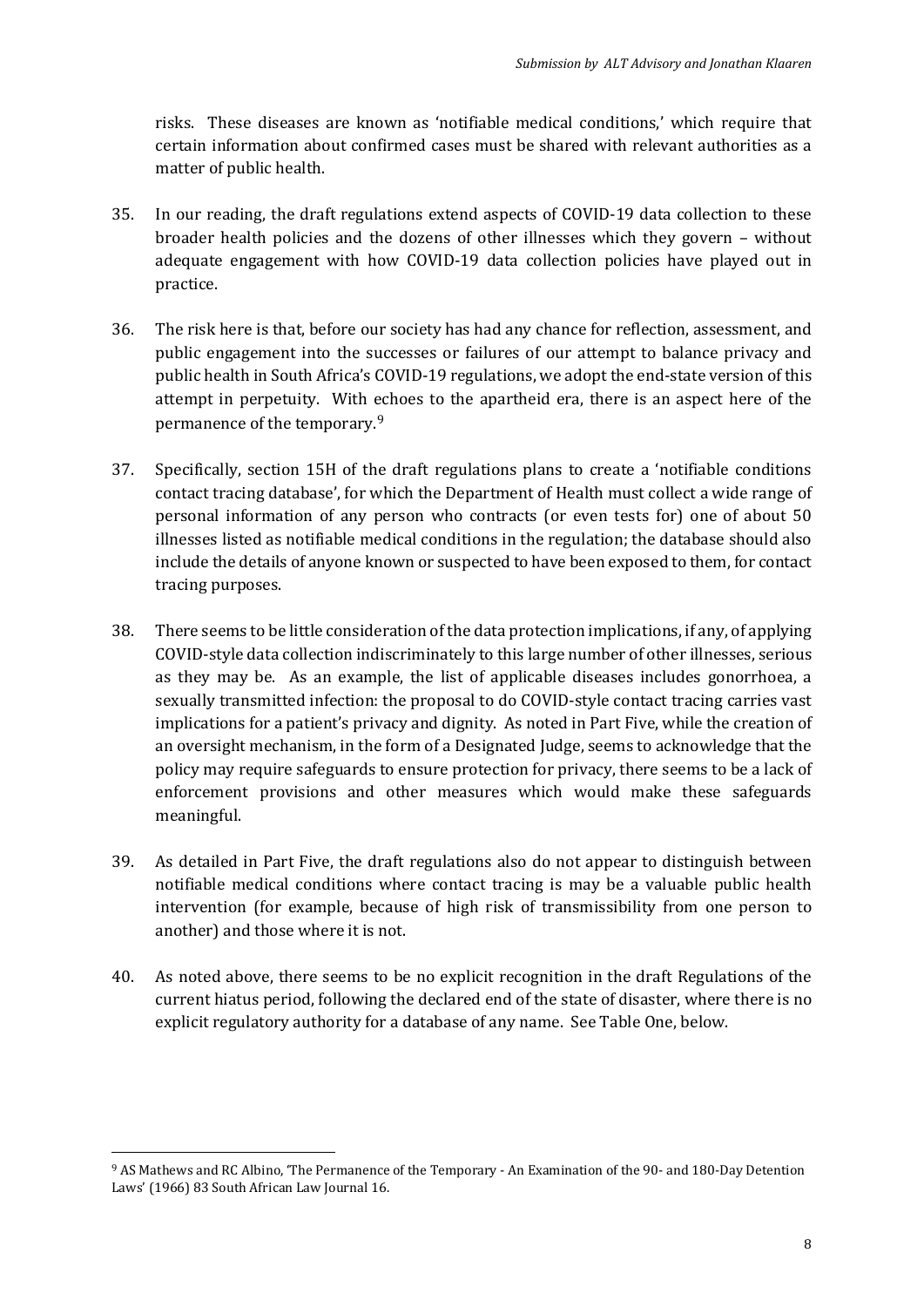#### **Table One: Evolution of COVID-19 Databases**

| <b>DATABASE</b>        | <b>REGULATORY LIFESPAN</b>   | <b>PURPOSE</b>                                                |
|------------------------|------------------------------|---------------------------------------------------------------|
| "COVID-19"             | 2 April 2020 - 25 June 2020. | "to enable the tracing of persons who are known or            |
| Tracing                |                              | reasonably suspected to have come into contact with any       |
| Database"              |                              | person known or reasonably suspected to have contracted       |
|                        |                              | COVID-19."10                                                  |
| "COVID-19"             | 26 June 2020 - 4 April 2022. | "to guide appropriate responses in addressing, preventing     |
| Database"              |                              | or combatting the spread of COVID-19, including contact       |
|                        |                              | tracing and geospatial hotspot mapping."11                    |
|                        |                              |                                                               |
|                        |                              |                                                               |
| None                   | 5 April 2022 - present.      | The termination of a national state of disaster leaves no     |
|                        |                              | explicit provision for COVID-19 contact tracing or a          |
|                        |                              | COVID-19-related database.                                    |
|                        |                              |                                                               |
| "Notifiable            | Upon gazette of amended      | "To enable the tracing of persons who are known or            |
| Medical                | regulations relating         | reasonably suspected to have come into contact with any       |
| Conditions             | notifiable medical           | person known or reasonably suspected to have contracted a     |
| <b>Contact Tracing</b> | conditions.                  | notifiable medical condition listed in Annexure A, Table 1, 2 |
| Database"              |                              | or $3.^{"12}$                                                 |

## **PART FIVE: SPECIFIC COMMENTS ON DRAFT REGULATION 15H**

- 41. As explained above, contrary to the most natural reading of Draft Regulation 15H1(a) and 15H2, the institution of the "Notifiable Medical Conditions Contact Tracing Database" (NMCCTD) is not a matter of "establishment" and "development" but rather of transition from (or arguably "resuscitation of") the COVID-19 Database.
	- 41.1. We thus propose that the regulations be changed to authorise and govern a transition from the COVID-19 database to the NMCCTD.
- 42. The COVID-19 tracing database would effectively be expanded in terms of coverage to include a large number of notifiable diseases in Tables 1, 2, and 3 of the 2017 regulations on notifiable medical conditions.
	- 42.1. To put things plainly, there are a lot of diseases listed here. To our admittedly laypersons' eyes, the database may be overinclusive.

<span id="page-8-0"></span><sup>10</sup> Regulation 11(H)c, per Government Gazette no 43199, issued 4 April 2020.

<span id="page-8-1"></span><sup>11</sup> Regulation 8(11)b, per Government Gazette no 43476, issued 26 June 2020.

<span id="page-8-2"></span><sup>12</sup> Draft Regulation 15(H), per Government Gazette no 46048, issued 15 March 2022.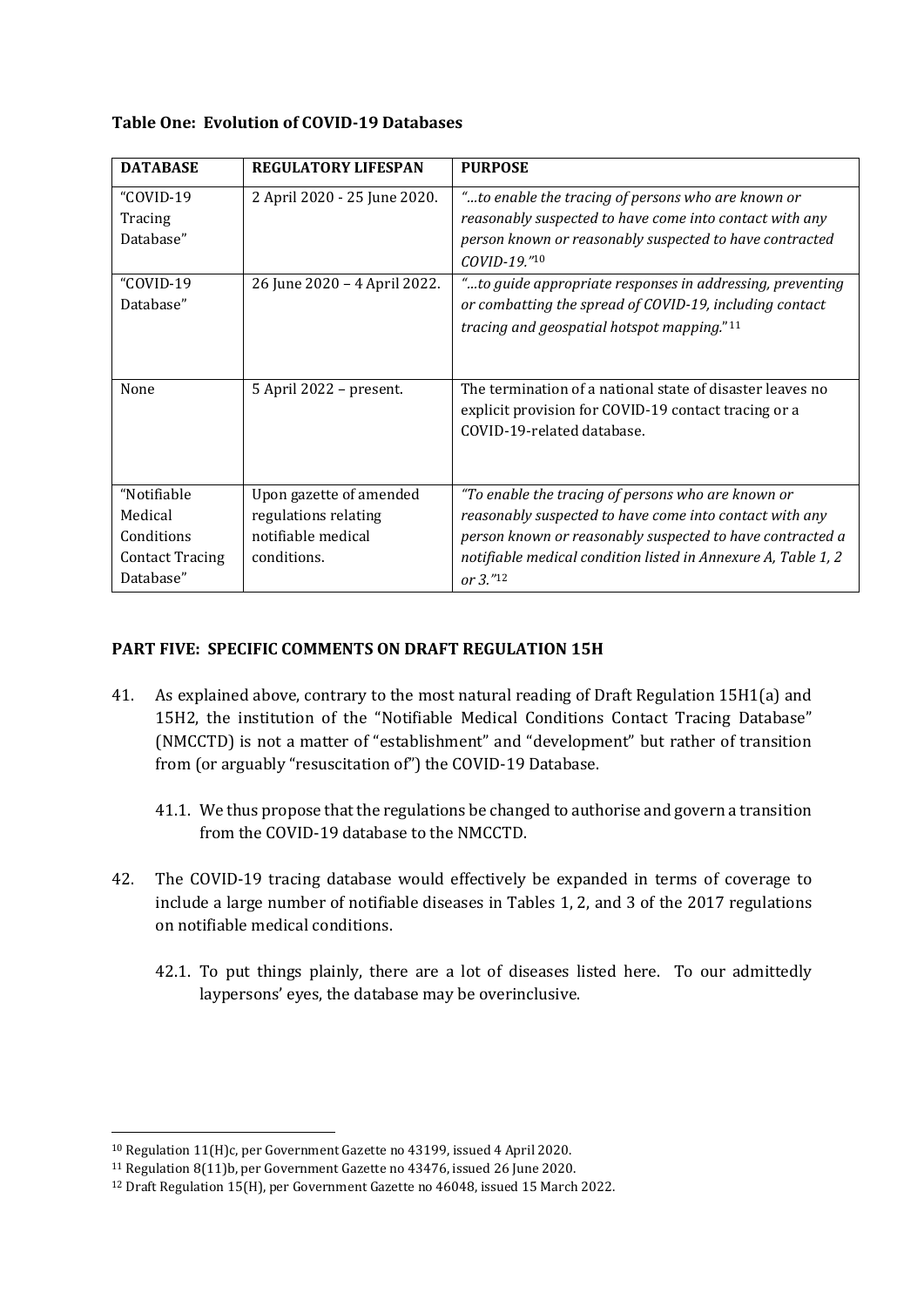- 42.2. Related to this point, Draft Regulation 15H appears to cover Table 1, Table 2, and Table 3 diseases. Yet it does not distinguish among them for purposes of this section. This approach seems to lose sight of the optimal precision of rules.<sup>[13](#page-9-0)</sup>
- 43. In terms of providing accountability, Draft Regulation 15H adopts the data governance framework of a designated judge as developed in the crucible of the COVID-19 regulatory framework.
	- 43.1. The direct translation of the COVID-19 governance framework to this NDCCTD is inappropriate. And it is further inappropriate without an examination of the successes and/or failures of the COVID-19 Tracing Database and the COVID-19 Database.
- 44. Even on its own terms, there appear to be some drafting issues with this framework.<sup>[14](#page-9-1)</sup>
	- 44.1. Draft Regulation 15H1(b) is a very indirect and apparently tenuous way of providing authority and a mandate for appointing a NMC Designated Judge, with no specific powers granted to the NMC Designated Judge.
	- 44.2. There is a clearly out of place and outdated reference to lockdown in Draft Regulation 15H (9).
- 45. In respect of the national state of disaster, Draft Regulation 15H (10) and (11) are now clearly outdated and must be revised. At worst, they may be taken to indicate a lack of authority for the sunset clauses of Regulation 8. See the above discussion in Parts One and Three.

## **CONCLUSION**

- 46. We thank the Department for its consideration of the above comments.
- 47. We wish to restate that the end of the state of disaster and this current juncture in our pandemic response – is an important opportunity for reflection, assessment and accountability for the policies pursued in combatting the pandemic over the past two years. We believe this assessment is vital to determining how best to protect public health and other human rights in the current pandemic, and in any public health crises in the future.
- 48. We believe that it would be wisest to understand in some depth the successes and failures of our data collection practices in the pandemic before we formulate any regulations to expand or extend these practices. While we are not in a position to comment on the broader draft regulations, we therefore submit that the current draft regulations relating to contact tracing and collection of personal information (draft regulation 15H) should not be passed in their current form. We further submit that new draft regulations to this effect should only be developed following full assessment, public reporting and consideration of the

<span id="page-9-0"></span><sup>13</sup> Colin S Diver, 'The Optimal Precision of Administrative Rules' (1983) 93 Yale Law Journal 65.

<span id="page-9-1"></span><sup>14</sup> There is also a typo in Reg 15H (5), an extra paren.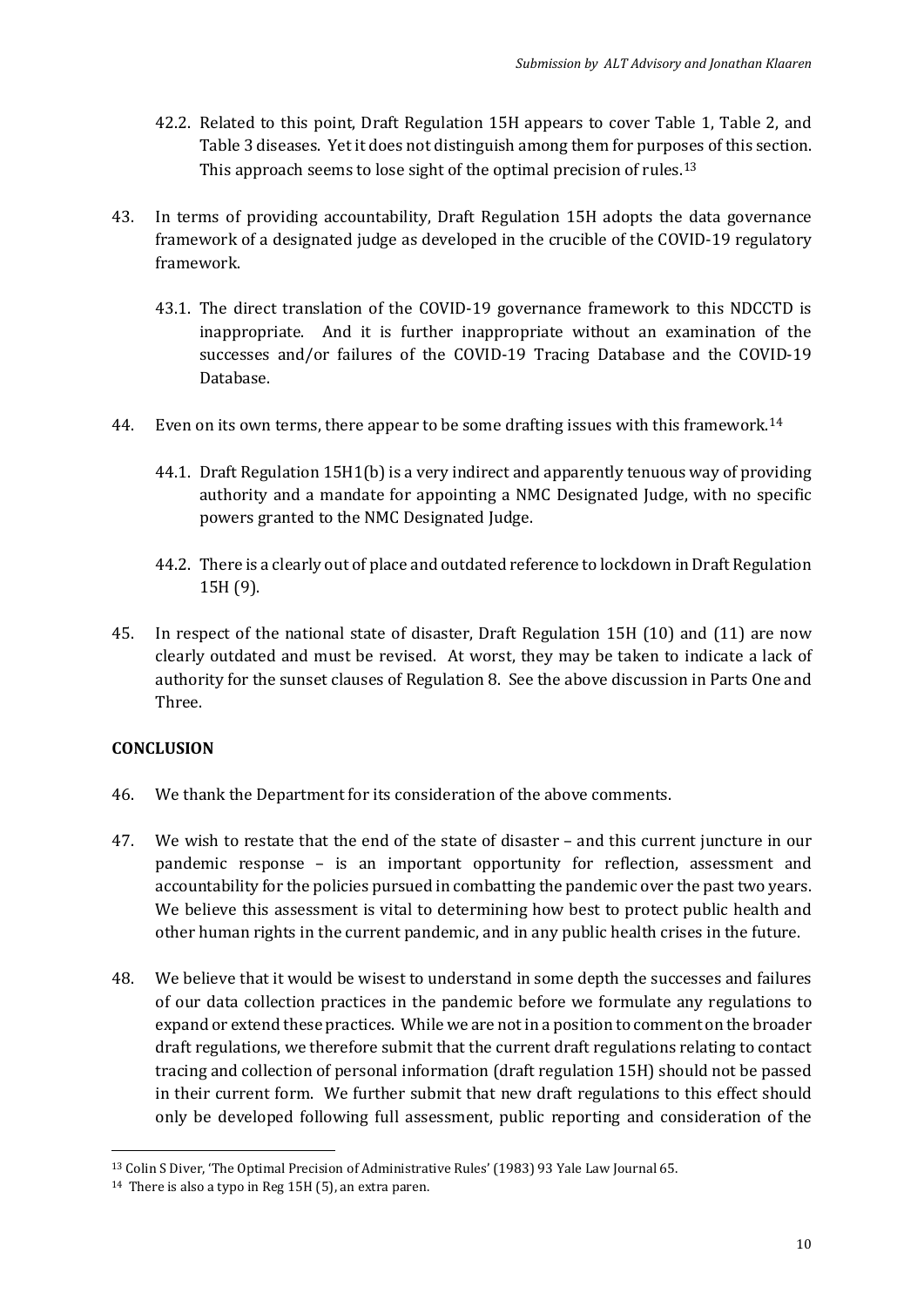implementation and impact of data collection processes under South Africa's state of disaster from March 2020 to April 2022.

49. We would welcome any further opportunity to engage on this matter.

**24 April 2022**

**Prepared by: Murray Hunter, ALT Advisory Prof Jonathan Klaaren, University of the Witwatersrand**